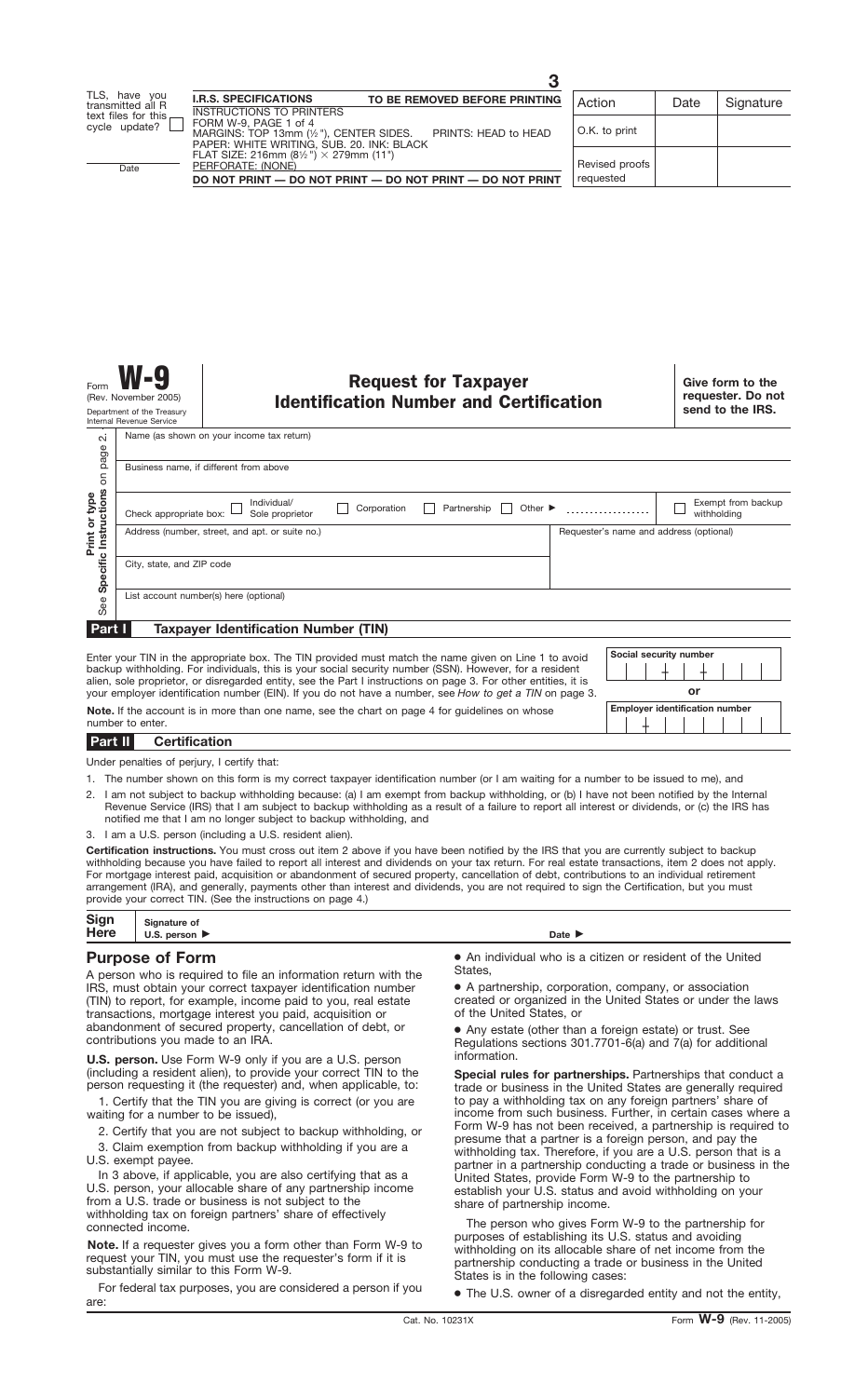● The U.S. grantor or other owner of a grantor trust and not the trust, and

● The U.S. trust (other than a grantor trust) and not the beneficiaries of the trust.

**Foreign person.** If you are a foreign person, do not use Form W-9. Instead, use the appropriate Form W-8 (see Publication 515, Withholding of Tax on Nonresident Aliens and Foreign Entities).

**Nonresident alien who becomes a resident alien.** Generally, only a nonresident alien individual may use the terms of a tax treaty to reduce or eliminate U.S. tax on certain types of income. However, most tax treaties contain a provision known as a "saving clause." Exceptions specified in the saving clause may permit an exemption from tax to continue for certain types of income even after the recipient has otherwise become a U.S. resident alien for tax purposes.

If you are a U.S. resident alien who is relying on an exception contained in the saving clause of a tax treaty to claim an exemption from U.S. tax on certain types of income, you must attach a statement to Form W-9 that specifies the following five items:

1. The treaty country. Generally, this must be the same treaty under which you claimed exemption from tax as a nonresident alien.

2. The treaty article addressing the income.

3. The article number (or location) in the tax treaty that contains the saving clause and its exceptions.

4. The type and amount of income that qualifies for the exemption from tax.

5. Sufficient facts to justify the exemption from tax under the terms of the treaty article.

**Example.** Article 20 of the U.S.-China income tax treaty allows an exemption from tax for scholarship income received by a Chinese student temporarily present in the United States. Under U.S. law, this student will become a resident alien for tax purposes if his or her stay in the United States exceeds 5 calendar years. However, paragraph 2 of the first Protocol to the U.S.-China treaty (dated April 30, 1984) allows the provisions of Article 20 to continue to apply even after the Chinese student becomes a resident alien of the United States. A Chinese student who qualifies for this exception (under paragraph 2 of the first protocol) and is relying on this exception to claim an exemption from tax on his or her scholarship or fellowship income would attach to Form W-9 a statement that includes the information described above to support that exemption.

If you are a nonresident alien or a foreign entity not subject to backup withholding, give the requester the appropriate completed Form W-8.

**What is backup withholding?** Persons making certain payments to you must under certain conditions withhold and pay to the IRS 28% of such payments (after December 31, 2002). This is called "backup withholding." Payments that may be subject to backup withholding include interest, dividends, broker and barter exchange transactions, rents, royalties, nonemployee pay, and certain payments from fishing boat operators. Real estate transactions are not subject to backup withholding.

You will not be subject to backup withholding on payments you receive if you give the requester your correct TIN, make the proper certifications, and report all your taxable interest and dividends on your tax return.

#### **Payments you receive will be subject to backup withholding if:**

1. You do not furnish your TIN to the requester,

2. You do not certify your TIN when required (see the Part II instructions on page 4 for details),

3. The IRS tells the requester that you furnished an incorrect TIN,

4. The IRS tells you that you are subject to backup withholding because you did not report all your interest and dividends on your tax return (for reportable interest and dividends only), or

5. You do not certify to the requester that you are not subject to backup withholding under 4 above (for reportable interest and dividend accounts opened after 1983 only).

Certain payees and payments are exempt from backup withholding. See the instructions below and the separate Instructions for the Requester of Form W-9.

Also see *Special rules regarding partnerships* on page 1.

### **Penalties**

**Failure to furnish TIN.** If you fail to furnish your correct TIN to a requester, you are subject to a penalty of \$50 for each such failure unless your failure is due to reasonable cause and not to willful neglect.

#### **Civil penalty for false information with respect to**

**withholding.** If you make a false statement with no reasonable basis that results in no backup withholding, you are subject to a \$500 penalty.

**Criminal penalty for falsifying information.** Willfully falsifying certifications or affirmations may subject you to criminal penalties including fines and/or imprisonment.

**Misuse of TINs.** If the requester discloses or uses TINs in violation of federal law, the requester may be subject to civil and criminal penalties.

# **Specific Instructions**

#### **Name**

If you are an individual, you must generally enter the name shown on your income tax return. However, if you have changed your last name, for instance, due to marriage without informing the Social Security Administration of the name change, enter your first name, the last name shown on your social security card, and your new last name.

If the account is in joint names, list first, and then circle, the name of the person or entity whose number you entered in Part I of the form.

**Sole proprietor.** Enter your individual name as shown on your income tax return on the "Name" line. You may enter your business, trade, or "doing business as (DBA)" name on the "Business name" line.

**Limited liability company (LLC).** If you are a single-member LLC (including a foreign LLC with a domestic owner) that is disregarded as an entity separate from its owner under Treasury regulations section 301.7701-3, enter the owner's name on the "Name" line. Enter the LLC's name on the "Business name" line. Check the appropriate box for your filing status (sole proprietor, corporation, etc.), then check the box for "Other" and enter "LLC" in the space provided.

**Other entities.** Enter your business name as shown on required federal tax documents on the "Name" line. This name should match the name shown on the charter or other legal document creating the entity. You may enter any business, trade, or DBA name on the "Business name" line. **Note.** You are requested to check the appropriate box for your status (individual/sole proprietor, corporation, etc.).

## **Exempt From Backup Withholding**

If you are exempt, enter your name as described above and check the appropriate box for your status, then check the "Exempt from backup withholding" box in the line following the business name, sign and date the form.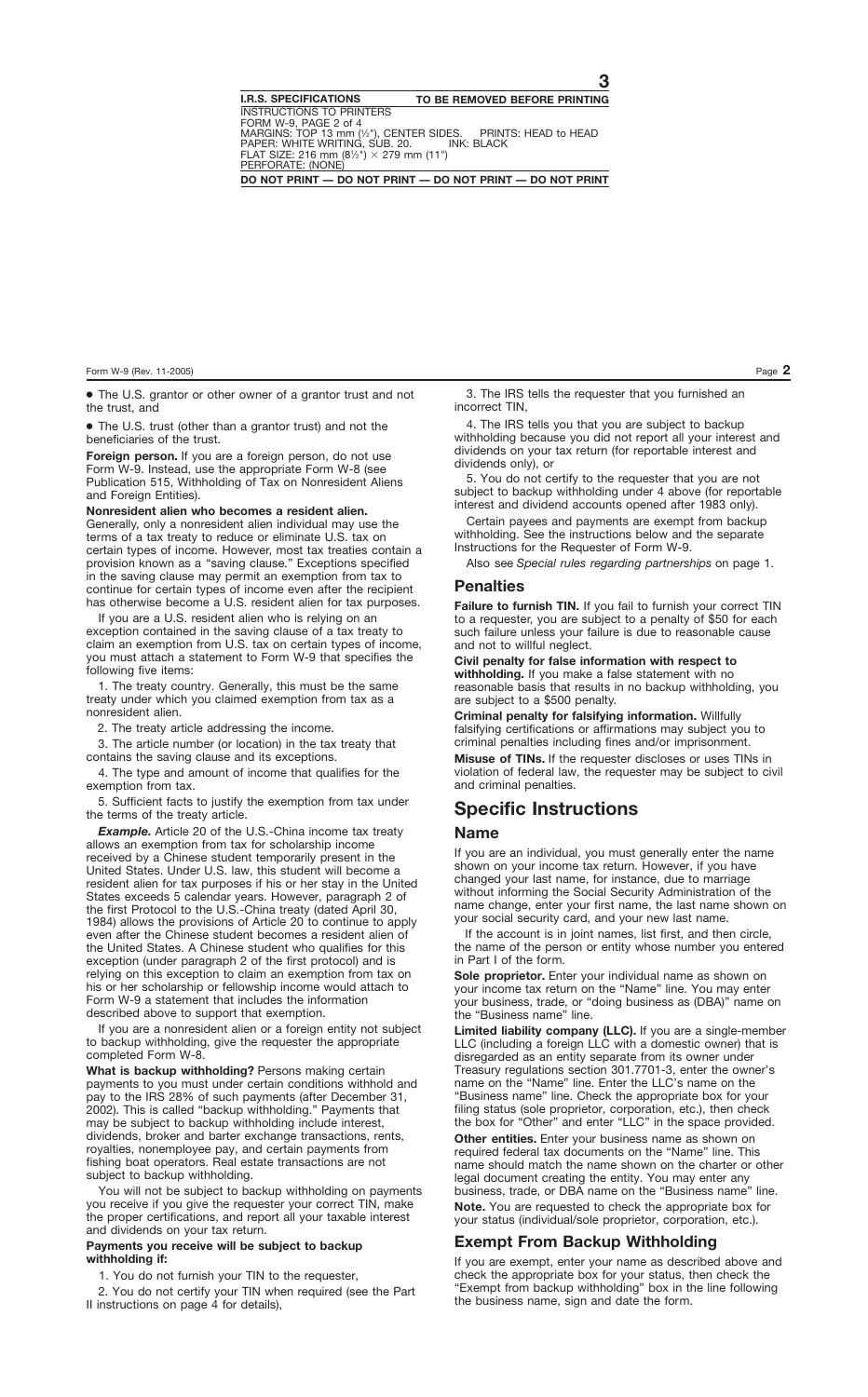Generally, individuals (including sole proprietors) are not exempt from backup withholding. Corporations are exempt from backup withholding for certain payments, such as interest and dividends.

**Note.** If you are exempt from backup withholding, you should still complete this form to avoid possible erroneous backup withholding.

**Exempt payees.** Backup withholding is not required on any payments made to the following payees:

1. An organization exempt from tax under section 501(a), any IRA, or a custodial account under section 403(b)(7) if the account satisfies the requirements of section 401(f)(2),

2. The United States or any of its agencies or instrumentalities,

3. A state, the District of Columbia, a possession of the United States, or any of their political subdivisions or instrumentalities,

4. A foreign government or any of its political subdivisions, agencies, or instrumentalities, or

5. An international organization or any of its agencies or instrumentalities.

Other payees that may be exempt from backup withholding include:

6. A corporation,

7. A foreign central bank of issue,

8. A dealer in securities or commodities required to register in the United States, the District of Columbia, or a possession of the United States,

9. A futures commission merchant registered with the Commodity Futures Trading Commission,

10. A real estate investment trust,

11. An entity registered at all times during the tax year under the Investment Company Act of 1940,

12. A common trust fund operated by a bank under section 584(a),

13. A financial institution,

14. A middleman known in the investment community as a nominee or custodian, or

15. A trust exempt from tax under section 664 or described in section 4947.

The chart below shows types of payments that may be exempt from backup withholding. The chart applies to the exempt recipients listed above, 1 through 15.

| IF the payment is for $\dots$                                                     | <b>THEN</b> the payment is exempt<br>for $\ldots$                                                                                              |
|-----------------------------------------------------------------------------------|------------------------------------------------------------------------------------------------------------------------------------------------|
| Interest and dividend payments                                                    | All exempt recipients except<br>for $9$                                                                                                        |
| <b>Broker transactions</b>                                                        | Exempt recipients 1 through 13.<br>Also, a person registered under<br>the Investment Advisers Act of<br>1940 who regularly acts as a<br>broker |
| Barter exchange transactions<br>and patronage dividends                           | Exempt recipients 1 through 5                                                                                                                  |
| Payments over \$600 required<br>to be reported and direct<br>sales over \$5,000 1 | Generally, exempt recipients<br>1 through 7                                                                                                    |

<sup>1</sup>See Form 1099-MISC, Miscellaneous Income, and its instructions.

 $\degree$ However, the following payments made to a corporation (including gross proceeds paid to an attorney under section 6045(f), even if the attorney is a corporation) and reportable on Form 1099-MISC are not exempt from backup withholding: medical and health care payments, attorneys' fees; and payments for services paid by a federal executive agency.

# **Part I. Taxpayer Identification Number (TIN)**

**Enter your TIN in the appropriate box.** If you are a resident alien and you do not have and are not eligible to get an SSN, your TIN is your IRS individual taxpayer identification number (ITIN). Enter it in the social security number box. If you do not have an ITIN, see *How to get a TIN* below.

If you are a sole proprietor and you have an EIN, you may enter either your SSN or EIN. However, the IRS prefers that you use your SSN.

If you are a single-owner LLC that is disregarded as an entity separate from its owner (see *Limited liability company (LLC)* on page 2), enter your SSN (or EIN, if you have one). If the LLC is a corporation, partnership, etc., enter the entity's EIN.

**Note.** See the chart on page 4 for further clarification of name and TIN combinations.

**How to get a TIN.** If you do not have a TIN, apply for one immediately. To apply for an SSN, get Form SS-5, Application for a Social Security Card, from your local Social Security Administration office or get this form online at *www.socialsecurity.gov*. You may also get this form by calling 1-800-772-1213. Use Form W-7, Application for IRS Individual Taxpayer Identification Number, to apply for an ITIN, or Form SS-4, Application for Employer Identification Number, to apply for an EIN. You can apply for an EIN online by accessing the IRS website at *www.irs.gov/businesses* and clicking on Employer ID Numbers under Related Topics. You can get Forms W-7 and SS-4 from the IRS by visiting *www.irs.gov* or by calling 1-800-TAX-FORM (1-800-829-3676).

If you are asked to complete Form W-9 but do not have a TIN, write "Applied For" in the space for the TIN, sign and date the form, and give it to the requester. For interest and dividend payments, and certain payments made with respect to readily tradable instruments, generally you will have 60 days to get a TIN and give it to the requester before you are subject to backup withholding on payments. The 60-day rule does not apply to other types of payments. You will be subject to backup withholding on all such payments until you provide your TIN to the requester.

**Note.** Writing "Applied For" means that you have already applied for a TIN or that you intend to apply for one soon.

**Caution:** *A disregarded domestic entity that has a foreign owner must use the appropriate Form W-8.*